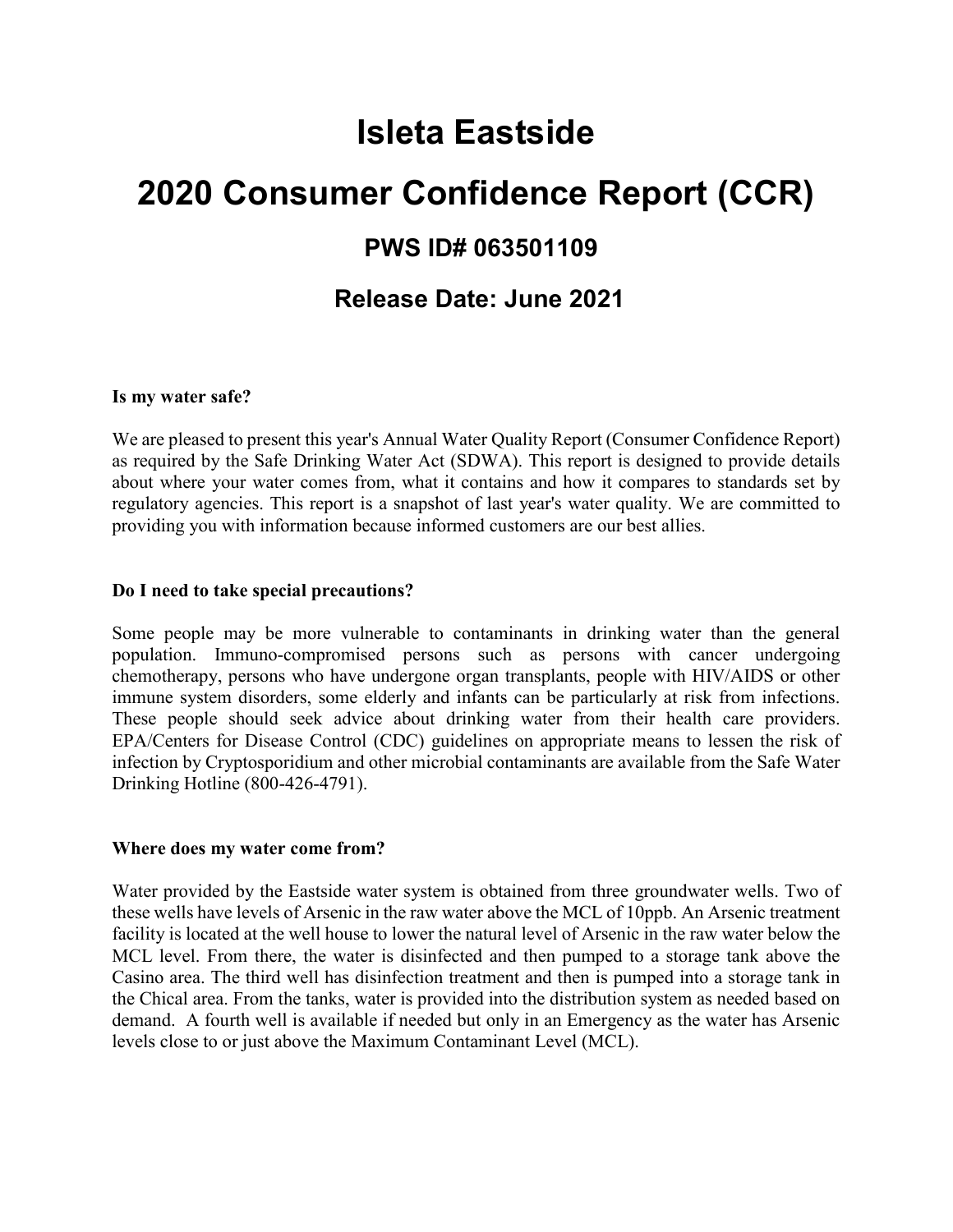#### **Source Water Assessment and its availability**

The Source Water Assessment for the Eastside water system rated the overall system as a *MEDIUM* susceptibility to potential contamination. If you would like to review the Source Water Assessment, please contact Public Works Director Edwin Jaramillo. His contact information is:

Mr. Edwin Jaramillo Pueblo of Isleta Director of Public Works PO Box 1270 Isleta, New Mexico 87022 Tel: (505) 869-9781 email: Edwin.Jaramillo@isletapueblo.com

#### **Why are there contaminants in my drinking water?**

Drinking water, including bottled water, may reasonably be expected to contain at least small amounts of some contaminants. The presence of contaminants does not necessarily indicate that water poses a health risk. More information about contaminants and potential health effects can be obtained by calling the Environmental Protection Agency's (EPA) Safe Drinking Water Hotline (800-426-4791). The sources of drinking water (both tap water and bottled water) include rivers, lakes, streams, ponds, reservoirs, springs, and wells. As water travels over the surface of the land or through the ground, it dissolves naturally occurring minerals and, in some cases, radioactive material, and can pick up substances resulting from the presence of animals or from human activity such as:

- **Microbial contaminants**, such as viruses and bacteria, that may come from sewage treatment plants, septic systems, agricultural livestock operations and wildlife.
- **Inorganic contaminants**, such as salts and metals, which can be naturally occurring or result from urban stormwater runoff, industrial or domestic wastewater discharges, oil and gas production, mining, or farming.
- **Pesticides and herbicides**, which may come from a variety of sources such as agriculture, urban stormwater runoff and residential uses.
- **Organic Chemical Contaminants**, including synthetic and volatile organic chemicals, which are by-products of industrial processes and petroleum production and can also come from gas stations, urban stormwater runoff and septic systems.
- **Radioactive contaminants**, which can be naturally-occurring or be the result of oil and gas production and mining activities.

In order to ensure that tap water is safe to drink, EPA prescribes regulations that limit the amount of certain contaminants in water provided by public water systems. Food and Drug Administration (FDA) regulations establish limits for contaminants in bottled water which must provide the same protection for public health.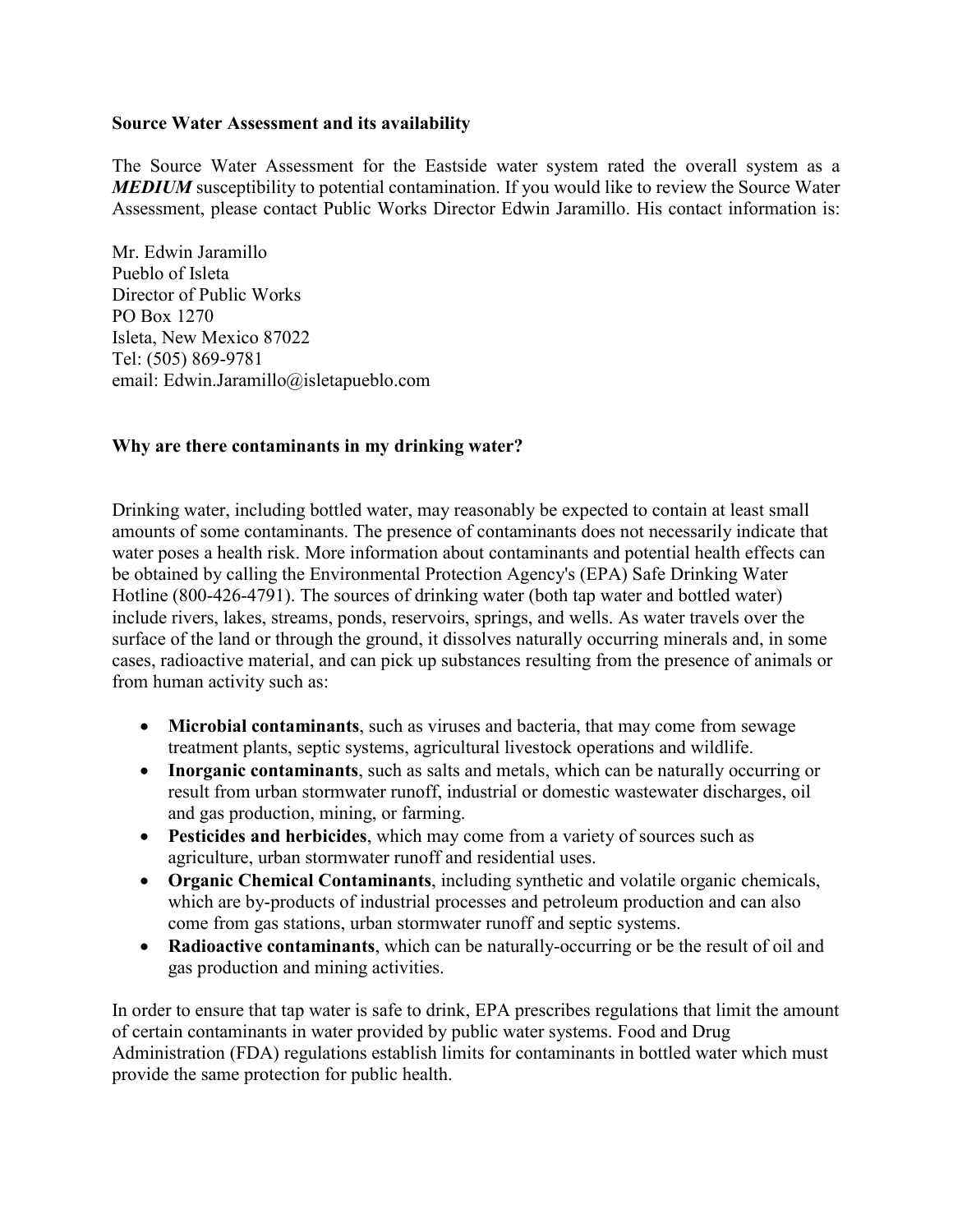#### **How can I get involved?**

The Pueblo of Isleta encourages residents to contact the Public Works Department with any questions, comments or concerns. Our office number is (505) 869-5170.

#### **Description of Water Treatment Process**

Your water is treated by disinfection. Disinfection involves the addition of chlorine or other disinfectant to kill dangerous bacteria and microorganisms that may be in the water. Disinfection is considered to be one of the major public health advances of the 20th century.

#### **Water Conservation Tips**

Did you know that the average U.S. household uses approximately 400 gallons of water per day or 100 gallons per person, per day? Luckily, there are many low-cost and no-cost ways to conserve water. Small changes can make a big difference - try one today and soon it will become second nature.

- Take short showers a 5-minute shower uses 4 to 5 gallons of water compared to up to 50 gallons for a bath.
- Shut off water while brushing your teeth, washing your hair or shaving and save up to 500 gallons a month.
- Use a water-efficient showerhead. They're inexpensive, easy to install and can save you up to 750 gallons a month.
- Run your clothes washer and dishwasher only when they are full. You can save up to 1,000 gallons a month.
- Water plants only when necessary.
- Fix leaky toilets and faucets. Faucet washers are inexpensive and take only a few minutes to replace. To check your toilet for a leak, place a few drops of food coloring in the tank and wait. If it seeps into the toilet bowl without flushing, you have a leak. Fixing it or replacing it with a new, more efficient model can save up to 1,000 gallons a month.
- Adjust sprinklers so only your lawn is watered. Apply water only as fast as the soil can absorb it and during the cooler parts of the day to reduce evaporation.
- Teach your kids about water conservation to ensure a future generation that uses water wisely. Make it a family effort to reduce next month's water bill!
- Visit [www.epa.gov/watersense](http://www.epa.gov/watersense) for more information.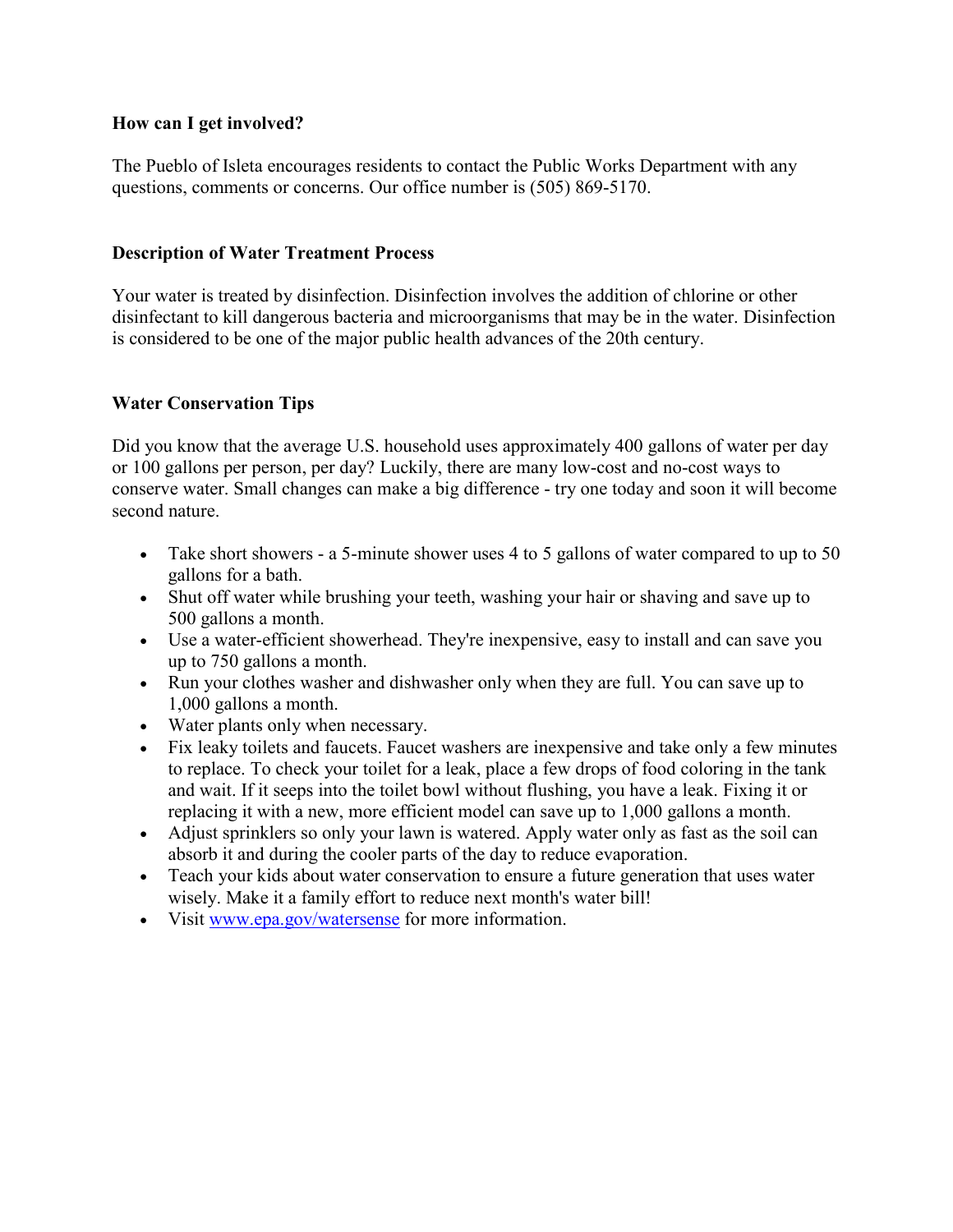#### **Cross Connection Control Survey**

The purpose of this survey is to determine whether a cross-connection may exist at your home or business. A cross connection is an unprotected or improper connection to a public water distribution system that may cause contamination or pollution to enter the system. We are responsible for enforcing cross-connection control regulations and insuring that no contaminants can, under any flow conditions, enter the distribution system. If you have any of the devices listed below please contact us so that we can discuss the issue, and if needed, survey your connection and assist you in isolating it if that is necessary.

- Boiler/ Radiant heater (water heaters not included)
- Underground lawn sprinkler system
- Pool or hot tub (whirlpool tubs not included)
- Additional source(s) of water on the property
- Decorative pond
- Watering trough

#### **Source Water Protection Tips**

Protection of drinking water is everyone's responsibility. You can help protect your community's drinking water source in several ways:

- Eliminate excess use of lawn and garden fertilizers and pesticides they contain hazardous chemicals that can reach your drinking water source.
- Pick up after your pets.
- If you have your own septic system, properly maintain your system to reduce leaching to water sources or consider connecting to a public sewer system.
- Dispose of chemicals properly; take used motor oil to a recycling center.
- Volunteer in your community. Find a watershed or wellhead protection organization in your community and volunteer to help. If there are no active groups, consider starting one. Use EPA's Adopt Your Watershed to locate groups in your community, or visit the Watershed Information Network's How to Start a Watershed Team.
- Organize a storm drain stenciling project with your local government or water supplier. Stencil a message next to the street drain reminding people "Dump No Waste - Drains to River" or "Protect Your Water." Produce and distribute a flyer for households to remind residents that storm drains dump directly into your local water body.

#### **Questions?**

The Pueblo of Isleta Public Works Department is available to answer any questions or concerns you may have about your drinking water. Please call our office at 505-869-5170 during regular business hours.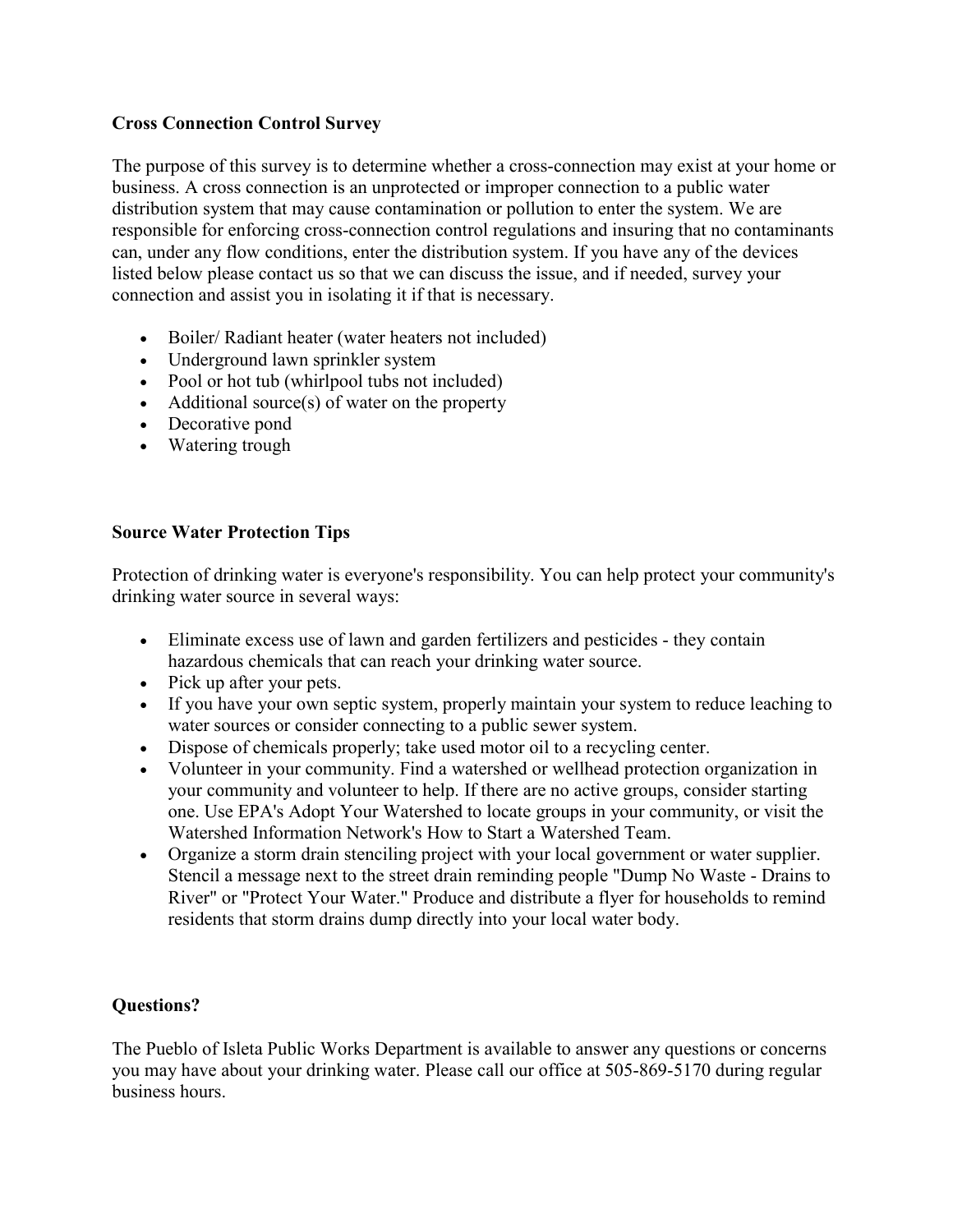#### **Additional Information for Lead**

If present, elevated levels of lead can cause serious health problems, especially for pregnant women and young children. Lead in drinking water is primarily from materials and components associated with service lines and home plumbing. Pueblo of Isleta Public Works Department is responsible for providing high quality drinking water, but cannot control the variety of materials used in plumbing components. When your water has been sitting for several hours, you can minimize the potential for lead exposure by flushing your tap for 30 seconds to 2 minutes before using water for drinking or cooking. If you are concerned about lead in your water, you may wish to have your water tested. Information on lead in drinking water, testing methods and steps you can take to minimize exposure is available from the Safe Drinking Water Hotline (1-800- 426-4791) or at http://www.epa.gov/safewater/lead.

#### **Additional Information for Arsenic**

While your drinking water meets EPA's standard for arsenic, it does contain low levels of arsenic. EPA's standard balances the current understanding of arsenic's possible health effects against the costs of removing arsenic from drinking water. EPA continues to research the health effects of low levels of arsenic which is a mineral known to cause cancer in humans at high concentrations and is linked to other health effects such as skin damage and circulatory problems.

#### **Additional Information for Nitrate**

Nitrate in drinking water at levels above 10 ppm is a health risk for infants of less than six months of age. High nitrate levels in drinking water can cause blue baby syndrome. Nitrate levels may rise quickly for short periods of time because of rainfall or agricultural activity. If you are caring for an infant, you should ask for advice from your health care provider.

## **Water Quality Data Tables**

In order to ensure that tap water is safe to drink, EPA prescribes regulations which limit the amount of contaminants in water provided by public water systems. The table below lists all of the drinking water contaminants that we detected during the calendar year of this report. Although many more contaminants were tested, only those substances listed below were found in your water. All sources of drinking water contain some naturally-occurring contaminants. At low levels, these substances are generally not harmful in our drinking water. Removing all contaminants would be extremely expensive, and in most cases, would not provide increased protection of public health. A few naturally-occurring minerals may actually improve the taste of drinking water and have nutritional value at low levels. Unless otherwise noted, the data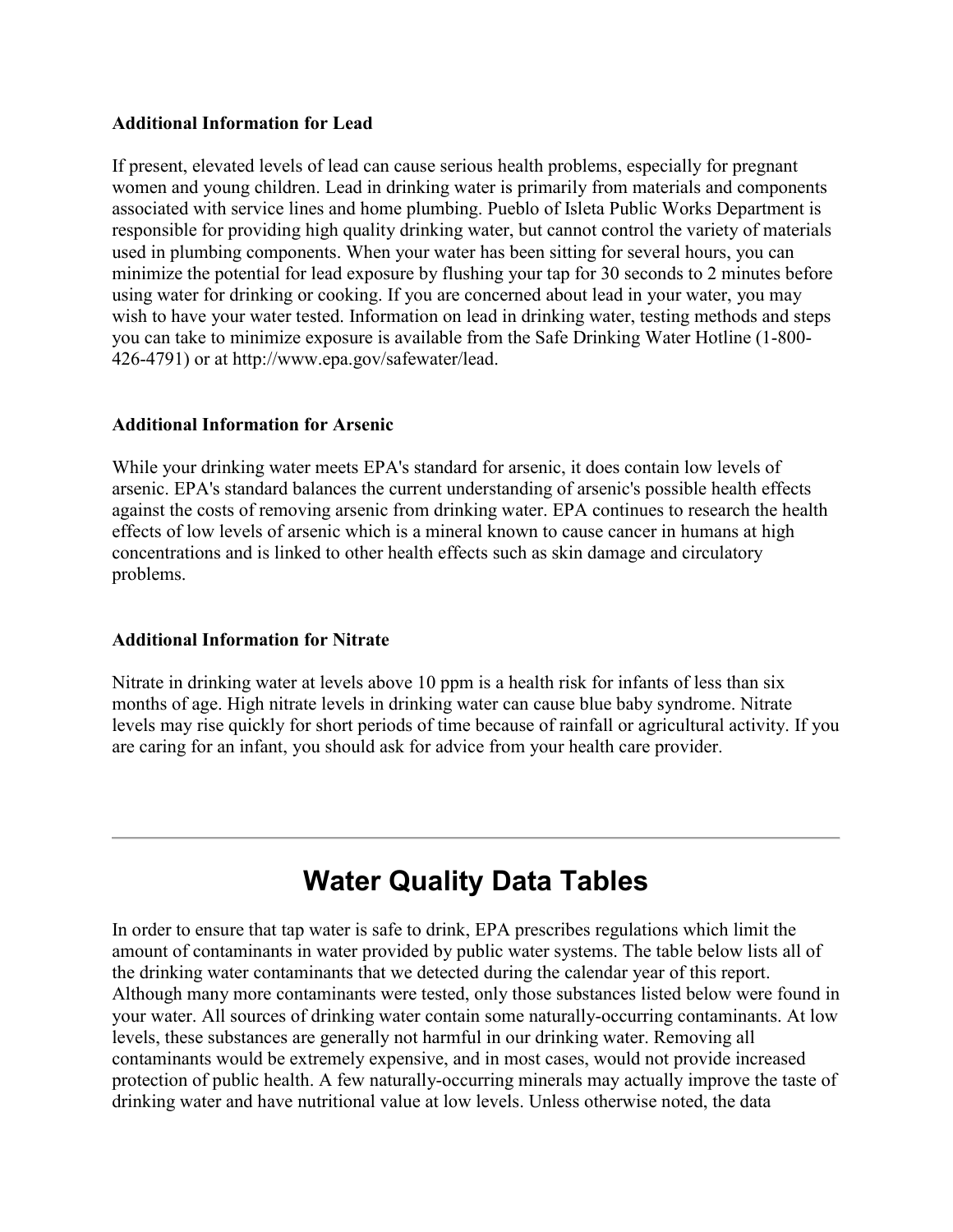presented in this table is from testing done in the calendar year of the report. The EPA requires us to monitor for certain contaminants less than once per year because the concentrations of these contaminants do not vary significantly from year to year, or the system is not considered vulnerable to this type of contamination. As such, some of our data, though representative, may be more than one year old. In this table you will find terms and abbreviations that might not be familiar to you. To help you better understand these terms, we have provided the definitions below the table.

|                                            | <b>MCLG</b><br>or                                                                                                    | MCL,<br>TT, or                                      | <b>Detected</b><br>In<br>Your |           | Range      | <b>Sample</b> |                  |                                                                                                                                    |  |  |  |
|--------------------------------------------|----------------------------------------------------------------------------------------------------------------------|-----------------------------------------------------|-------------------------------|-----------|------------|---------------|------------------|------------------------------------------------------------------------------------------------------------------------------------|--|--|--|
| <b>Contaminants</b>                        | <b>MRDLG</b>                                                                                                         | <b>MRDL</b>                                         | Water                         |           | $Low$ High | <b>Date</b>   | <b>Violation</b> | <b>Typical Source</b>                                                                                                              |  |  |  |
|                                            |                                                                                                                      | <b>Disinfectants &amp; Disinfection By-Products</b> |                               |           |            |               |                  |                                                                                                                                    |  |  |  |
|                                            | (There is convincing evidence that addition of a disinfectant is necessary for control of microbial<br>contaminants) |                                                     |                               |           |            |               |                  |                                                                                                                                    |  |  |  |
| Chlorine (as Cl2)<br>(ppm)                 | $\overline{4}$                                                                                                       | 4                                                   | 1.66                          | 0.5       | 1.66       | 2020          | No               | Water additive used to control<br>microbes                                                                                         |  |  |  |
| TTHMs [Total<br>Trihalomethanes]<br>(ppb)  | NA                                                                                                                   | 80                                                  | 1.29                          | NA        | <b>NA</b>  | 2020          | N <sub>o</sub>   | By-product of drinking water<br>disinfection                                                                                       |  |  |  |
|                                            | <b>Inorganic Contaminants</b>                                                                                        |                                                     |                               |           |            |               |                  |                                                                                                                                    |  |  |  |
| Arsenic (ppb)                              | $\boldsymbol{0}$                                                                                                     | 10                                                  | 9.3                           | 7.2       | 9.3        | 2020          | No               | Erosion of natural deposits;<br>Runoff from orchards; Runoff<br>from glass and electronics<br>production wastes                    |  |  |  |
| Barium (ppm)                               | $\overline{2}$                                                                                                       | $\overline{2}$                                      | 0.13                          | 0.08      | 0.13       | 2018          | N <sub>0</sub>   | Discharge of drilling wastes;<br>Discharge from metal refineries;<br>Erosion of natural deposits                                   |  |  |  |
| Fluoride (ppm)                             | 4                                                                                                                    | 4                                                   | 0.33                          | NA        | 0.33       | 2018          | No               | Erosion of natural deposits;<br>Water additive which promotes<br>strong teeth; Discharge from<br>fertilizer and aluminum factories |  |  |  |
| Nitrate<br>[measured as<br>Nitrogen] (ppm) | 10                                                                                                                   | 10                                                  | 9.6                           | NA        | 9.6        | 2020          | N <sub>0</sub>   | Runoff from fertilizer use;<br>Leaching from septic tanks,<br>sewage; Erosion of natural<br>deposits                               |  |  |  |
| Selenium (ppb)                             | 50                                                                                                                   | 50                                                  | 1.6                           | 1.5       | 1.6        | 2018          | No               | Discharge from petroleum and<br>metal refineries; Erosion of<br>natural deposits; Discharge from<br>mines                          |  |  |  |
|                                            | <b>Radioactive Contaminants</b>                                                                                      |                                                     |                               |           |            |               |                  |                                                                                                                                    |  |  |  |
| Beta/photon<br>emitters (pCi/L)            | $\boldsymbol{0}$                                                                                                     | 50                                                  | 5.23                          | <b>NA</b> | <b>NA</b>  | 2019          | N <sub>o</sub>   | Decay of natural and man-made<br>deposits.                                                                                         |  |  |  |
| Radium<br>(combined<br>226/228) (pCi/L)    | $\boldsymbol{0}$                                                                                                     | 5                                                   | 0.61                          | NA        | <b>NA</b>  | 2019          | No               | Erosion of natural deposits                                                                                                        |  |  |  |

**Detected Regulated Contaminants**

<u> The Communication of the Communication of</u>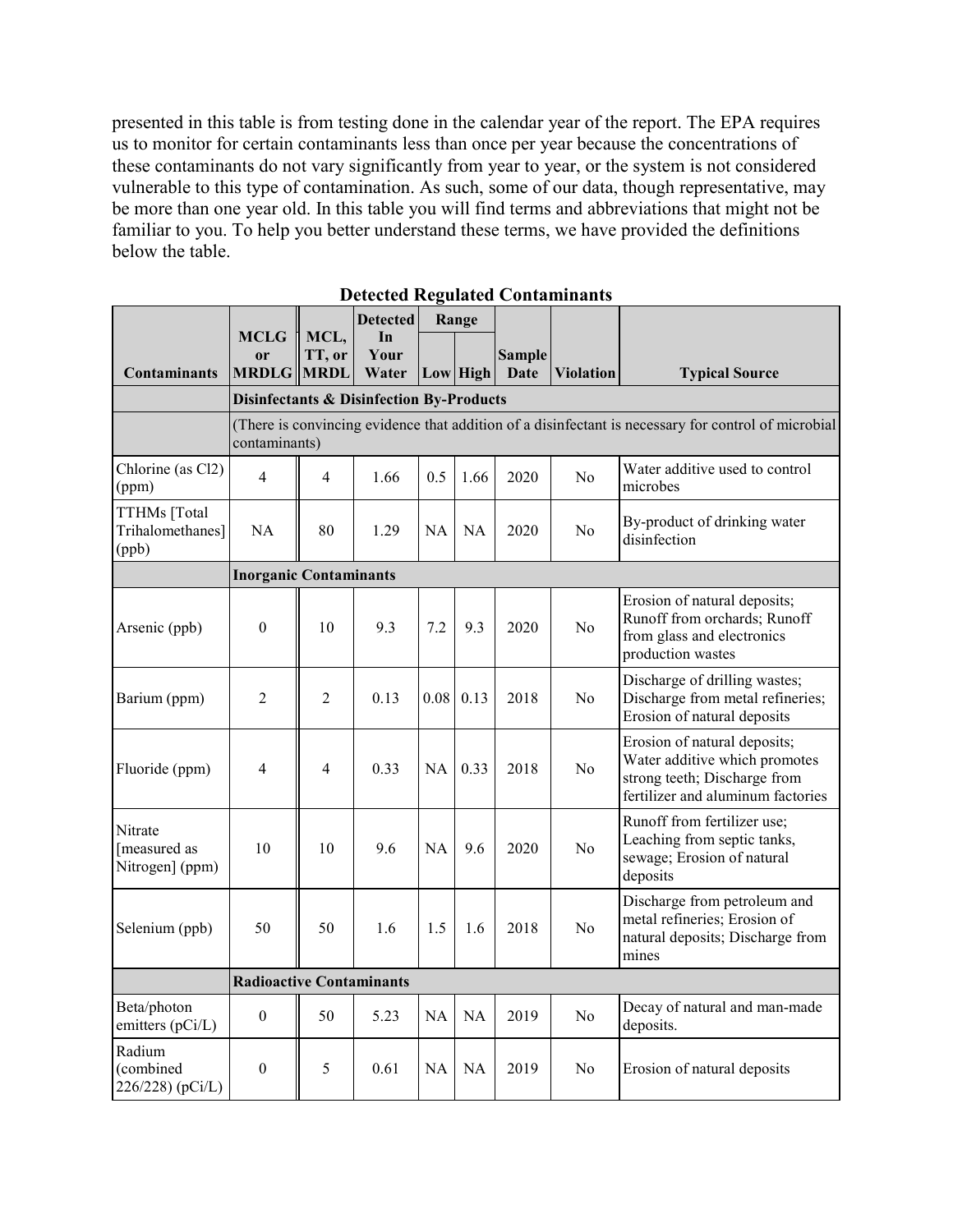|                                                                        |          |                              |                                     | <b>Detected</b>                                           | Range     |                       |                                      |                |                       |                                                                            |  |
|------------------------------------------------------------------------|----------|------------------------------|-------------------------------------|-----------------------------------------------------------|-----------|-----------------------|--------------------------------------|----------------|-----------------------|----------------------------------------------------------------------------|--|
| <b>Contaminants</b>                                                    |          | <b>MCLG</b><br><sub>or</sub> | MCL,<br>TT, or<br><b>MRDLG MRDL</b> | In<br>Your<br>Water                                       |           | Low High              | <b>Sample</b><br>Date                |                | <b>Violation</b>      | <b>Typical Source</b>                                                      |  |
| Uranium (ug/L)                                                         | $\theta$ |                              | 30                                  | 8.1                                                       | <b>NA</b> | <b>NA</b>             | 2019                                 | N <sub>0</sub> |                       | Erosion of natural deposits                                                |  |
| <b>Contaminants</b><br><b>Inorganic Contaminants (Lead and Copper)</b> |          | ALG                          | AI.                                 | 90 <sup>th</sup><br><b>Percentile</b><br>in Your<br>Water |           | <b>Sample</b><br>Date | # Samples<br><b>Exceeding</b><br>AI. |                | <b>Exceeds</b><br>AI. | <b>Typical Source</b>                                                      |  |
| Copper - action level<br>at consumer taps<br>(ppm)                     |          | 1.3                          | 1.3                                 | 0.57                                                      |           | 2020                  | $\theta$                             |                | N <sub>o</sub>        | Corrosion of household<br>plumbing systems; Erosion<br>of natural deposits |  |
| Lead - action level at<br>consumer taps (ppb)                          |          | $\Omega$                     | 15                                  | 3.8                                                       |           | 2020                  |                                      |                | N <sub>0</sub>        | Corrosion of household<br>plumbing systems; Erosion<br>of natural deposits |  |

## **Undetected Contaminants**

The following contaminants were monitored for but not detected in your water.

| <b>Contaminants</b>              | $MCLG$   MCL,<br><sub>or</sub><br>MRDLG MRDL Water | TT, or | Your | <b>Sample</b><br>Date | <b>Typical Source</b>                        |
|----------------------------------|----------------------------------------------------|--------|------|-----------------------|----------------------------------------------|
| Haloacetic Acids (HAA5)<br>(ppb) | NA                                                 | 60     | ND   | 2020                  | By-product of drinking water<br>chlorination |
| Alpha emitters $(pCi/L)$         | 0                                                  |        | ND   | 2019                  | Erosion of natural deposits                  |

| <b>Unit Descriptions</b> |                                                                                                                                                                                     |  |  |  |  |  |  |
|--------------------------|-------------------------------------------------------------------------------------------------------------------------------------------------------------------------------------|--|--|--|--|--|--|
| <b>Term</b>              | <b>Definition</b>                                                                                                                                                                   |  |  |  |  |  |  |
| $\text{ug/L}$            | $\mu$ g/L : Number of micrograms of substance in one liter of water                                                                                                                 |  |  |  |  |  |  |
| ppm                      | ppm: parts per million, or milligrams per liter $(mg/L)$                                                                                                                            |  |  |  |  |  |  |
| ppb                      | ppb: parts per billion, or micrograms per liter (µg/L)                                                                                                                              |  |  |  |  |  |  |
| pCi/L                    | pCi/L: picocuries per liter (a measure of radioactivity)                                                                                                                            |  |  |  |  |  |  |
| NA                       | NA: not applicable                                                                                                                                                                  |  |  |  |  |  |  |
| ND                       | ND: Not detected                                                                                                                                                                    |  |  |  |  |  |  |
|                          | <b>Important Drinking Water Definitions</b>                                                                                                                                         |  |  |  |  |  |  |
| Term                     | <b>Definition</b>                                                                                                                                                                   |  |  |  |  |  |  |
| <b>MCLG</b>              | MCLG: Maximum Contaminant Level Goal: The level of a contaminant in drinking water below<br>which there is no known or expected risk to health. MCLGs allow for a margin of safety. |  |  |  |  |  |  |